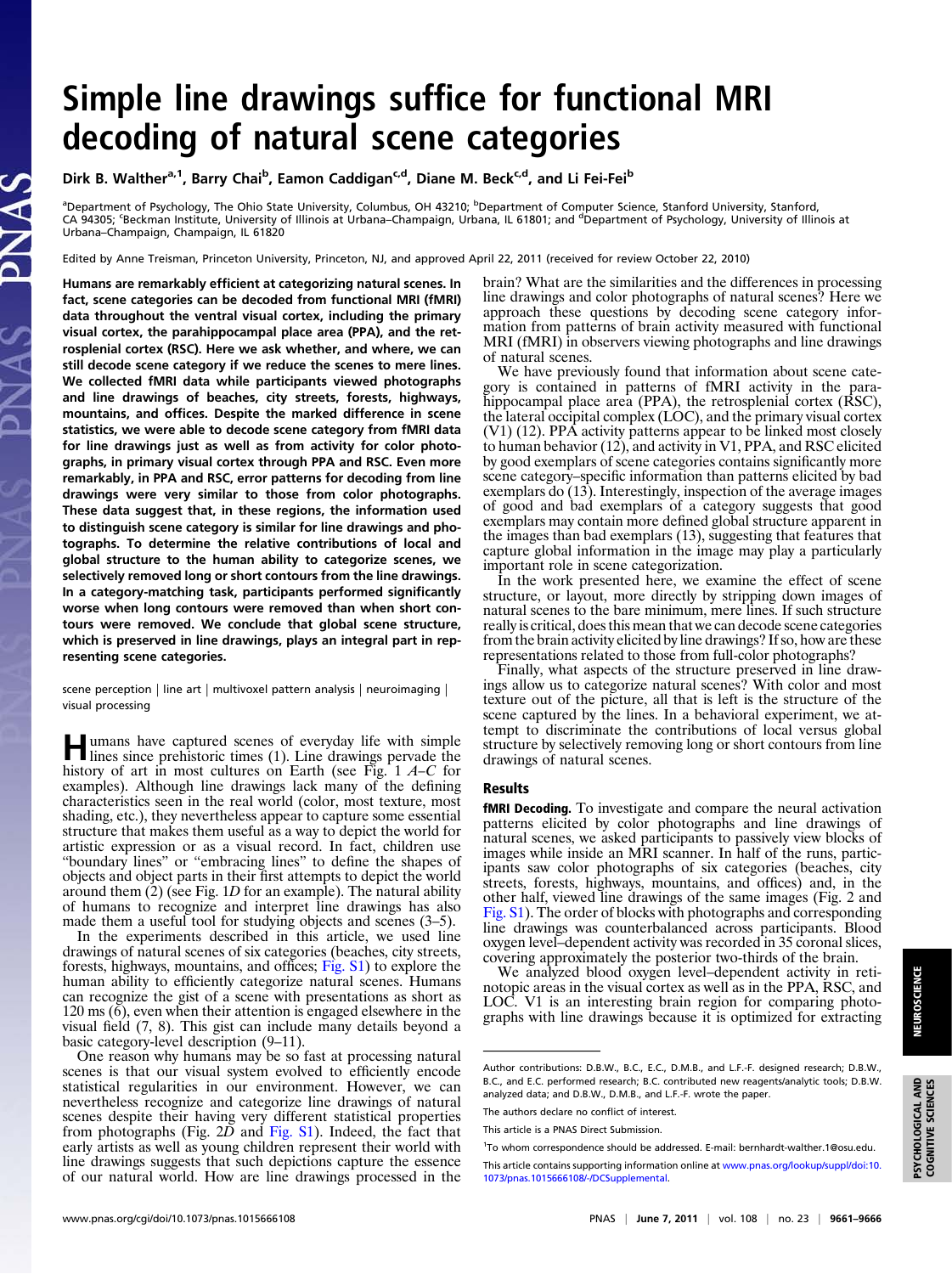

Fig. 1. Examples of line art. (A) Cave painting at Chauvet, France, ca. 30,000 B.C. (B) Aerial photograph of the picture of a monkey as part of the Nazca Lines geoglyphs, Peru, ca. 700–200 B.C. (C) Shen Zhou (A.D. 1427–1509): Poet on a mountain top, ink on paper, China (The Nelson-Atkins Museum of Art, Kansas City, MO). (D) Line drawing by 7-y-old I. Lleras (A.D. 2010).

edges and lines from the retinal image (14, 15). Therefore, it is conceivable that V1 may represent photographs and line drawings in a similar way. Visual areas V2, VP (known as V3v, for ventral V3, in some nomenclatures), and V4 are of interest because they build more complex representations based on the information in V1, including representations that rely on more global aspects of the image (16–18). The PPA and the RSC, which have been shown to prefer scenes over objects and other visual stimuli (19, 20), are of interest in this analysis because they (and, to some extent, the LOC) contain information about scene category in their activity patterns that are closely linked to behavioral scene-categorization performance (12).

A separate fMRI session for measuring retinotopy allowed us to delineate areas V1 and V4, but the border between V2 and VP was not apparent in all participants, so we considered those regions as a group  $(V2+VP)$ . The PPA, RSC, and LOC were defined based on linear contrasts in a standard localizer session showing faces, scenes, objects, and scrambled objects ([SI Mate](http://www.pnas.org/lookup/suppl/doi:10.1073/pnas.1015666108/-/DCSupplemental/pnas.201015666SI.pdf?targetid=nameddest=STXT)[rials and Methods](http://www.pnas.org/lookup/suppl/doi:10.1073/pnas.1015666108/-/DCSupplemental/pnas.201015666SI.pdf?targetid=nameddest=STXT)).

Decoding Photographs. Using only data from the runs when participants viewed color photographs, we trained and tested a decoder to predict which of the six scene categories participants were viewing in a leave-one-run-out (LORO) cross-validation

procedure with the data from each of the regions of interest (ROIs) in turn. We found above-chance  $(>\!16.7\%)$  decoding accuracy all along the visual-processing hierarchy (Fig. 3):  $24\%$ in V1  $[t(9) = 3.03, P = 0.0071$ ; one-tailed t test versus chance level],  $27\%$  in V2+VP [ $t(9) = 7.40$ ,  $P = 2.05 \times 10^{-5}$ ], 24% in V4 [ $t(9) = 5.18$ ,  $P = 2.9 \times 10^{-4}$ ], 32% in the PPA [ $t(9) = 3.97$ ,  $P =$ 0.0016], and 23% in the RSC  $[t(9) = 3.02, P = 0.0073]$ . These results confirm our earlier observations that these regions contain information that distinguishes among natural scene categories (12). Unlike with our previous data (12), decoding accuracy of 21% in the LOC did not reach significance  $[t(9) =$ 1.5,  $P = 0.080$ , possibly because of differences in the scene categories used in the two studies and, in particular, differences in the number of objects that uniquely identify a category. For example, cars appeared in both highways and city streets in the current experiment, whereas cars uniquely identified highways in the previous experiment. Although the LOC has been shown to encode objects in scenes (21) as well as the spatial relationship between objects (22, 23), its contribution to the categorization of scenes likely depends on such diagnostic objects.

Decoding Line Drawings. How does decoding fare when the photographs are reduced to mere lines? To address this question, we repeated the LORO cross-validation analysis using the runs during which participants saw line drawings of natural scenes. Decoding of category from line drawings was not only possible in all of the same brain regions as was decoding from color photographs [V1: 29%, t(9) = 4.71,  $P = 5.5 \times 10^{-4}$ ; V2+VP: 27%,<br>t(9) = 4.09,  $P = 0.0014$ ; V4: 26%, t(9) = 3.72,  $P = 0.0024$ ; PPA:  $29\%, t(9) = 7.24, P = 2.4 \times 10^{-5}$ ; and RSC: 23%,  $t(9) = 3.17$ ,  $P = 0.0057$ ; all one-tailed t tests versus chance level], but, even more surprisingly, decoding accuracy for line drawings was also at the same level as decoding for color photographs in all ROIs [V1:  $t(9) = 1.18$ ,  $P = 0.27$ ;  $\overline{V}2 + \overline{VP}$ :  $t(9) = 0.15$ ,  $P = 0.88$ ; V4:  $t(9) = 0.77$ ,  $P = 0.46$ ; PPA:  $t(9) = 0.79$ ,  $P = 0.45$ ; and RSC:  $t(9) = 0.02, P = 0.98$ ; all paired, two-tailed t tests] (Fig. 3). That is, despite marked differences in scene statistics and considerable degradation of information, line drawings can be decoded as accurately as photographs in every region tested. In fact, in V1, we even saw somewhat higher, albeit not significantly, decoding accuracy for line drawings than for photographs. Although we predicted that line drawings might contain some essential features of natural scene categories, thus making decoding possible, it is surprising that there appears to be no further benefit for photographs. One should keep in mind, however, that the line drawings used in this study were created by trained artists tracing just those contours in the image that best captured the scene. The clearly defined contours may make it easier to extract, in V1 in particular, differences and regularities in orientations in certain image regions across categories. Such prevalent orientation in-



Fig. 2. Example of a photograph of a mountain scene (A) and the corresponding line drawing (D). Also shown are the degraded line drawings with 50% (B and E) or 75% (C and F) of the pixels of the line drawings removed through deletion of the shortest ( $B$  and  $C$ ) or the longest ( $E$  and  $F$ ) contours. See [Fig. S1](http://www.pnas.org/lookup/suppl/doi:10.1073/pnas.1015666108/-/DCSupplemental/pnas.201015666SI.pdf?targetid=nameddest=SF1) for examples for all six categories.



Fig. 3. Accuracy of straight decoding of scene categories from brain activity while participants viewed color photographs (CP) and line drawings (LD) as well as cross-decoding from CP to LD and from LD to CP. Accuracy was significantly above chance (1/6) in all conditions, except for cross-decoding from LD to CP in the RSC. Straight decoding for CP and LD was statistically the same for all ROIs. The drop from straight decoding LD to cross-decoding from LD to CP was significant in V1 (\* $P < 0.05$ ). Error bars are SEM over 10 participants.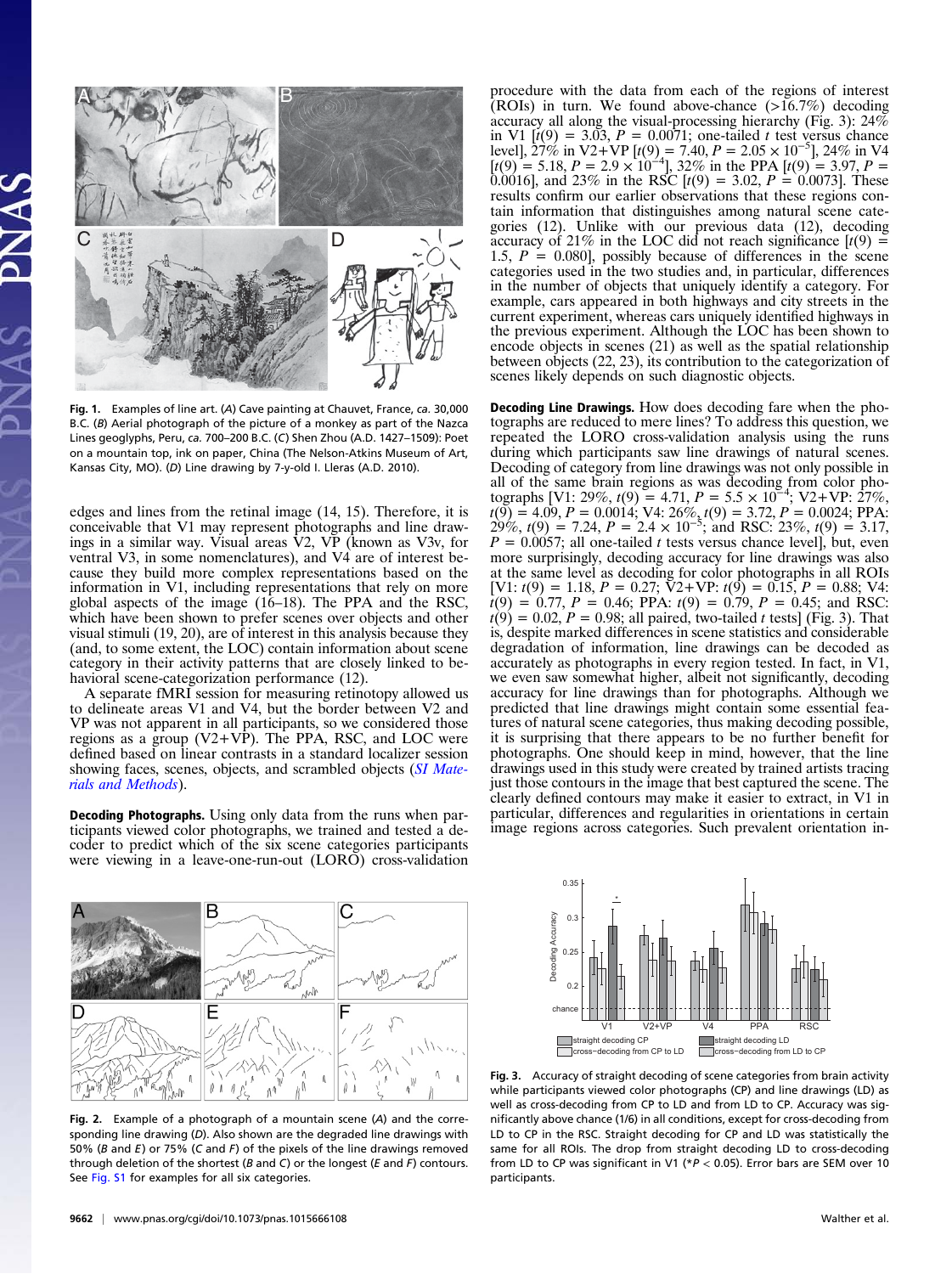formation has previously been shown to be decodable from multivoxel activity patterns in V1 (24).

In the fMRI experiment, blocks of photographs were alternated with blocks of line drawings. Could the high decoding accuracy for line drawings be because of the visual imagery of the corresponding color photographs presented in the preceding block? To address this possibility, we compared decoding rates for the five participants who saw photographs first to the five participants who saw line drawings first. In no ROI did we see a significant improvement in the decoding of line drawings for the group that saw the photographs first  $(P > 0.22)$ ; one-tailed, unpaired  $t$  tests), and, in fact, in all regions but  $V1$ , the decoding rates were numerically lower for the photographs-first group.

The similar decoding accuracy for line drawings and photographs raises an interesting question: Are we decoding similar information in the two cases? Although the representations of color photographs and line drawings must differ to some extent, it may be that those features that denote scene category are best captured by the edges and lines in the image. However, before making such a conclusion, we must consider an alternative possibility: that the brain uses different, but equally effective, information to derive scene category for photographs and line drawings.

Decoding Across Image Types. If the brain uses different information to decode scene category from photographs and line drawings, then we should see a decrease in decoding accuracy when we train on one image type and test on the other (e.g., train on line drawings and test on photographs). If, on the other hand, the information that distinguishes between categories is similar for photographs and line drawings, then we should see similar decoding accuracies for cross-decoding from one image type to the other as we do for straight decoding from one image type to the same image type.

To test these two hypotheses, we crossed the factors of training on photographs or line drawings with testing on either the same image type (straight decoding) or the other image type (crossdecoding) (Fig. 3). For each ROI, we performed a two-way ANOVA with two independent variables: (i) training on photographs versus line drawings and  $(ii)$  straight decoding versus cross-decoding. Neither the main effects of training and straight versus cross-decoding nor their interaction reached significance in any ROI, although there was a marginal drop in accuracy for cross-decoding in V1 ( $F_{1,9} = 3.74$ ,  $P = 0.061$ ). These data suggest, with the possible exception of V1, that decoding category from line drawings relies on similar information as decoding category from photographs does. We cannot, however, draw any strong conclusions from null results. We therefore tested the similarity of category representations elicited by line drawings and photographs further by turning to decoding errors.

Correlating Decoding Errors. As an additional measure of the similarity of the activity patterns elicited by photographs and line drawings, we compared decoding errors from the two image types. The particular errors, or confusions, made by the decoder, which are recorded in a confusion matrix, can reveal aspects of the underlying representation of our categories (12, 25). If line drawings and photographs evoke similar category representations in an area, then the confusions made by the decoder are bound to be similar. The rows of a confusion matrix indicate which scene category was presented to the participants, and the columns represent the prediction of the decoder. Diagonal elements correspond to correct decoding, and off-diagonal elements correspond to decoding errors (Fig. 4). For this analysis, we combined error entries for symmetric pairs of categories (e.g., confusing beaches for highways was combined with confusing highways for beaches), and we averaged confusion matrices over all 10 participants. To compare the confusions elicited by photographs with those elicited by line drawings, we computed the Pearson correlation coefficient for correlating the off-diagonal elements of the confusion matrix for the two types of images ([Fig. S2\)](http://www.pnas.org/lookup/suppl/doi:10.1073/pnas.1015666108/-/DCSupplemental/pnas.201015666SI.pdf?targetid=nameddest=SF2).

Error patterns when decoding from line drawings were highly correlated with the error patterns when decoding from photo-

PPA decoder prediction *bea city hwy for mnt off bea city hwy for mnt off* tegory presented category presented **.25** .09 .09 .21 .20 .16 11. **16** .14 .22 .23 .13 .12 *city streets* .14 **.27** .05 .18 .09 .27 .13 **.28** .10 .14 .04 .31 .17 .14 **.33** .14 .14 .08 .15 .10 **.31** .14 .25 .05 highways .17 .14 .09 **.36** .07 .17 .25 .08 **.21** .09 .25 *highways mountains* .20 .09 .17 .19 **.31** .04 .31 .06 .15 .04 **.39** .05 ថើ offices .11 .13 .05 .23 .07 **.40** .08 .28 .03 .22 .05 **.35** Color photographs Line drawings

Fig. 4. Confusion matrices for straight decoding of scene categories from color photographs and line drawings in the PPA. Diagonal entries are correct decoding rates for the respective categories, and off-diagonal entries indicate decoding errors.

graphs in the PPA  $[r(13) = 0.86, P = 3.3 \times 10^{-5}]$  and the RSC  $[r(13) = 0.76, P = 9.7 \times 10^{-4}]$ , somewhat correlated in V4  $[r(13) =$ 0.52,  $P = 0.047$ , but not correlated in V1 [ $r(13) = 0.47$ ,  $P =$ 0.075] or V2+VP  $[r(13) = 0.47, P = 0.081]$ . These results lend further support to the claim that the category-specific information elicited by color photographs or line drawings is most similar in the PPA, somewhat similar in V4, and least similar in V1 and V2+VP. In other words, this pattern of results suggests an increase in the similarity of the representations of photographs and line drawings as we ascend the visual hierarchy.

To rule out the possibility that the differences across brain regions could be attributed to differences in the number of voxels in each ROI, we repeated the analysis by subsampling equal numbers of voxels in each ROI. Although slightly different numerically, the results obtained from this analysis confirm the same patterns of effects reported above ([SI Materials and Methods](http://www.pnas.org/lookup/suppl/doi:10.1073/pnas.1015666108/-/DCSupplemental/pnas.201015666SI.pdf?targetid=nameddest=STXT)). Finally, we conducted a whole-brain searchlight analysis to look for areas beyond our predefined ROIs that encode scene category. In addition to the known ROIs, we found a small cluster of voxels with decoding accuracy significantly above chance in the left precuneus ([Figs. S3](http://www.pnas.org/lookup/suppl/doi:10.1073/pnas.1015666108/-/DCSupplemental/pnas.201015666SI.pdf?targetid=nameddest=SF3) and [S4](http://www.pnas.org/lookup/suppl/doi:10.1073/pnas.1015666108/-/DCSupplemental/pnas.201015666SI.pdf?targetid=nameddest=SF4)).

Global Versus Local Structure. Since the information contained within line drawings is sufficient for categorization and leads to comparable decoding performance as with photographs, we can begin to ask what about the line drawings makes such surprisingly good performance possible. In their well-accepted model, Oliva and Torralba used properties of the amplitude spectrum of spatial frequencies (the "spatial envelope") to discriminate categories of natural scenes (26). However, the spatial-frequency spectra of line drawings are radically different from those of the corresponding photographs [\(Fig. S5](http://www.pnas.org/lookup/suppl/doi:10.1073/pnas.1015666108/-/DCSupplemental/pnas.201015666SI.pdf?targetid=nameddest=SF5)), yet humans can still categorize them with ease. What properties of line drawings allow humans to categorize them like this? With shape or structure being the main image property retained in the line drawings, we here ask whether global or local structure is an important factor for categorization.

What do we mean by global and local structure in this context? Our line drawings were generated by trained artists, who traced the contours of the color photographs on a graphics tablet. We consider all lines drawn in one stroke without lifting the pen from the tablet as belonging to the same contour. Each contour consists of a series of straight line segments, with the end point of one line segment being the starting point of the next. We hypothesized that long contours are more likely to reflect global structure and short contours are more likely to represent local structure in the image. Here we interpret "global structure" as representing gross areas in the image, such as sky, water, sand, or building façade, as opposed to smaller details, such as leaves, windows in buildings, or individual ridges in a mountainside. Intuitively, such large image areas are likely to be separated by long contours, whereas short contours are more likely to delineate the smaller details. How can we test whether this pre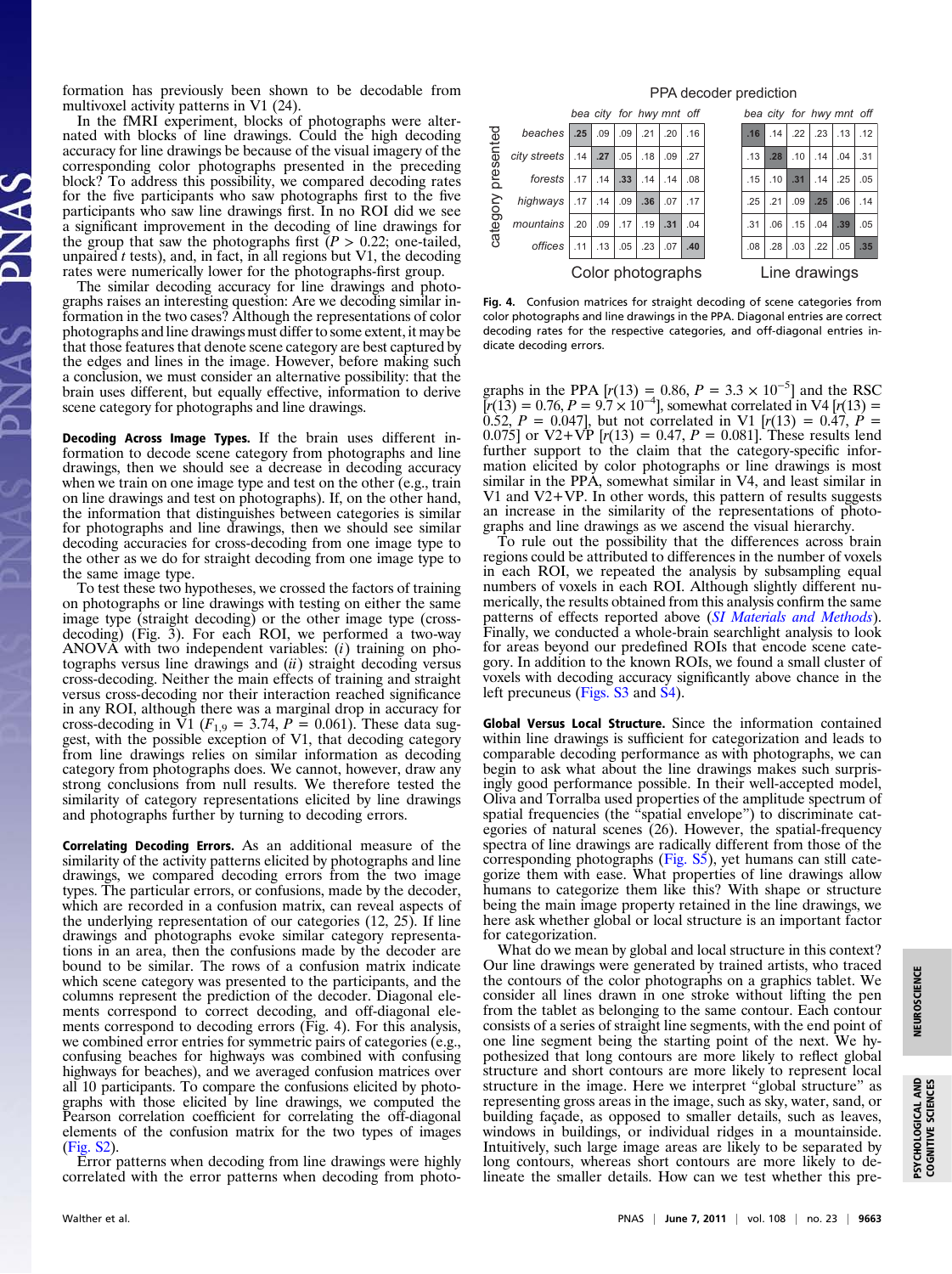sumed connection between line length and global/local structure holds in our images? If a contour separates two large areas of the image, then the areas on either side of the contour should differ in their image properties, e.g., in their color distributions. If a contour only defines local structure within a large area, then the color distributions on either side are more likely to be similar.

To assess the regions separated by our contours, we determined the color histogram distance (CHD) between regions that fell on either side of the line segments in the original color photographs [\(Fig. S6\)](http://www.pnas.org/lookup/suppl/doi:10.1073/pnas.1015666108/-/DCSupplemental/pnas.201015666SI.pdf?targetid=nameddest=SF6). Within the area on one side of a line segment, we divided each of the three color channels (red, green, and blue) into four equally sized bins ( $4^3$  = 64 bins in total), counted the numbers of pixels in each bin, and divided by the total number of pixels in the area. This procedure was repeated for the image area on the other side of the line segment. We then computed the CHD as the Euclidean distance between the two histograms and averaged the CHD over all line segments belonging to the same contour.

If long contours do indeed separate global regions of the image, then we should expect that the image areas on opposite sides of the contour differ from each other more for long than for short contours, i.e., that their CHDs are larger. For each image, we sorted the contours by their total length and computed the average CHD separately for the top and bottom quartile of contours, as measured by the fraction of pixels covered. The average CHD for long contours was significantly larger than that for short contours [long: 0.589; short: 0.555;  $t(474) = 8.16$ ,  $P = 3.01 \times 10^{-15}$ ; paired, two-tailed *t* test; for CHDs for the individual  $\frac{1}{2}$ ; paired, two-tailed t test; for CHDs for the individual categories see [Table S2](http://www.pnas.org/lookup/suppl/doi:10.1073/pnas.1015666108/-/DCSupplemental/pnas.201015666SI.pdf?targetid=nameddest=ST2)]. These data suggest that long contours do indeed separate global structures in the image, defined here as large regions in the image that differ in their image properties (captured here by the color histogram), whereas short contours are less likely to do so.

Degrading Line Drawings. Now we can investigate the role of global versus local structure in the ability to categorize scenes by systematically removing contours from the line drawings (omitting them when rendering the line drawings), starting either with the longest or the shortest contours. Which deletion impacts human categorization performance more? Our procedure for modifying the line drawings also allowed us to ask how far we could push the degradation of the line drawings while leaving categorization performance intact. In particular, we deleted contours from our line drawings such that 50% and even 75% of the pixels were removed (Fig. 2). Removing contours also led to the removal of angles and intersections from the line drawings: when removing 50% of the pixels starting from the shortest/ longest contours, on average  $61\%$  (SD =  $12\%$ )/44% (SD = 10%) of the angles and line intersections were removed; when removing 75% of the pixels, 81% (SD = 9%)/70% (SD = 8%) of the angles were removed. In other words, fewer angles and intersections were removed when removing long contours.

We used a same/different task to assess categorization performance for the different forms of line degradation behaviorally. On each trial, participants were shown three line drawings in rapid succession (Fig.  $5\hat{A}$ ). The first and the third image were line drawings of two different natural scenes from the same category (e.g., both city streets). Participants were asked to indicate whether the second image was a line drawing of that same category or of a different one by pressing "S" (same) or "D" (different) on the computer keyboard. Chance level was at 50%. To effectively mask the critical second image, the first and third image were shown as white line drawings on a black background, and the second image was shown as black on white. We chose this same/different judgment task, because  $(i)$  the same/different judgment was easier than a six-alternative forced-choice category judgment, and  $(ii)$  we found other line drawings with reversed contrast to be the most effective forward and backward masks for line drawings, allowing us to adjust the difficulty of the task for each participant by modifying the presentation duration of the images.

After a practice phase to familiarize participants with the experiment, the presentation duration of each of the three images was systematically reduced from 300 ms in a staircasing pro-



Fig. 5. (A) Time course of a single trial of the behavioral experiment. Stimulus onset asynchrony (SOA) was adjusted for each participant by using a staircasing procedure with intact line drawings. (B) Performance in the behavioral experiment for line drawings with long or short contours removed such that 50% or 75% of the pixels were deleted. Performance is significantly ( $P < 0.05$ ) above chance in all cases, and, for 75%, it is significantly better for line drawings with short than long contours removed. Error bars are SEM over 13 participants. \*P < 0.05, \*\*\*P < 0.001.

cedure. Staircasing was terminated when a stable performance level of 70% was reached (SD over one block less than screen refresh rate). Remarkably, this level of accuracy in the same/ different judgment was still possible with presentation times as short as 102 ms per image (mean: 175 ms; SD: 66 ms). This finding demonstrates that categorizing line drawings of natural scenes can be achieved with a single brief glance.

In the subsequent test phase, presentation times remained constant at the values obtained for each participant during staircasing. To test the effect of line deletion on behavioral performance, we substituted four different versions of degraded images for the second image, omitting lines starting from the longest/ shortest contours until 50% or 75% of the pixels were removed (see Fig. 2 and [Fig. S1](http://www.pnas.org/lookup/suppl/doi:10.1073/pnas.1015666108/-/DCSupplemental/pnas.201015666SI.pdf?targetid=nameddest=SF1) for examples). These four types of degradations were counterbalanced over target categories and over same/different trials for each participant.

Remarkably, performance for all four types of degradation was still significantly above chance  $(P < 0.05;$  Fig. 5B). Performance was significantly better for line drawings with 50% of the pixels removed than with 75% removed when those pixels were removed in the form of long contours  $[t(12) = 5.76, P = 9.0 \times$ 10−<sup>5</sup> ] but not when they were removed in the form of short contours  $[t(12) = 1.77, \dot{P} = 0.10$ ; paired, two-tailed t tests]. In other words, degrading line drawings beyond 50% hurt performance only when long contours were deleted. Note that this result is unlikely to be caused by differences in the number of deleted angles and intersections because fewer angles and intersections were removed when removing long rather than short contours.

Interestingly, performance with 50% degradation was the same, no matter which type of contours was removed, presumably because there was still sufficient scene information present in both cases. However, when the images were degraded further, a significant difference between the long and short lines emerged: performance with 75% degradation was significantly lower when removing long rather than short contours  $[t(12) =$ 2.67,  $P = 0.020$ , although the fraction of pixels that remained in the image was identical. This result means that long contours, which we argue capture global image information better than short contours, were more important for correctly identifying scene categories. Together, these results suggest a primary role for global rather than local image information in defining scene category. Global image information may be an important factor in computing scene layout, a role often ascribed to the PPA (19),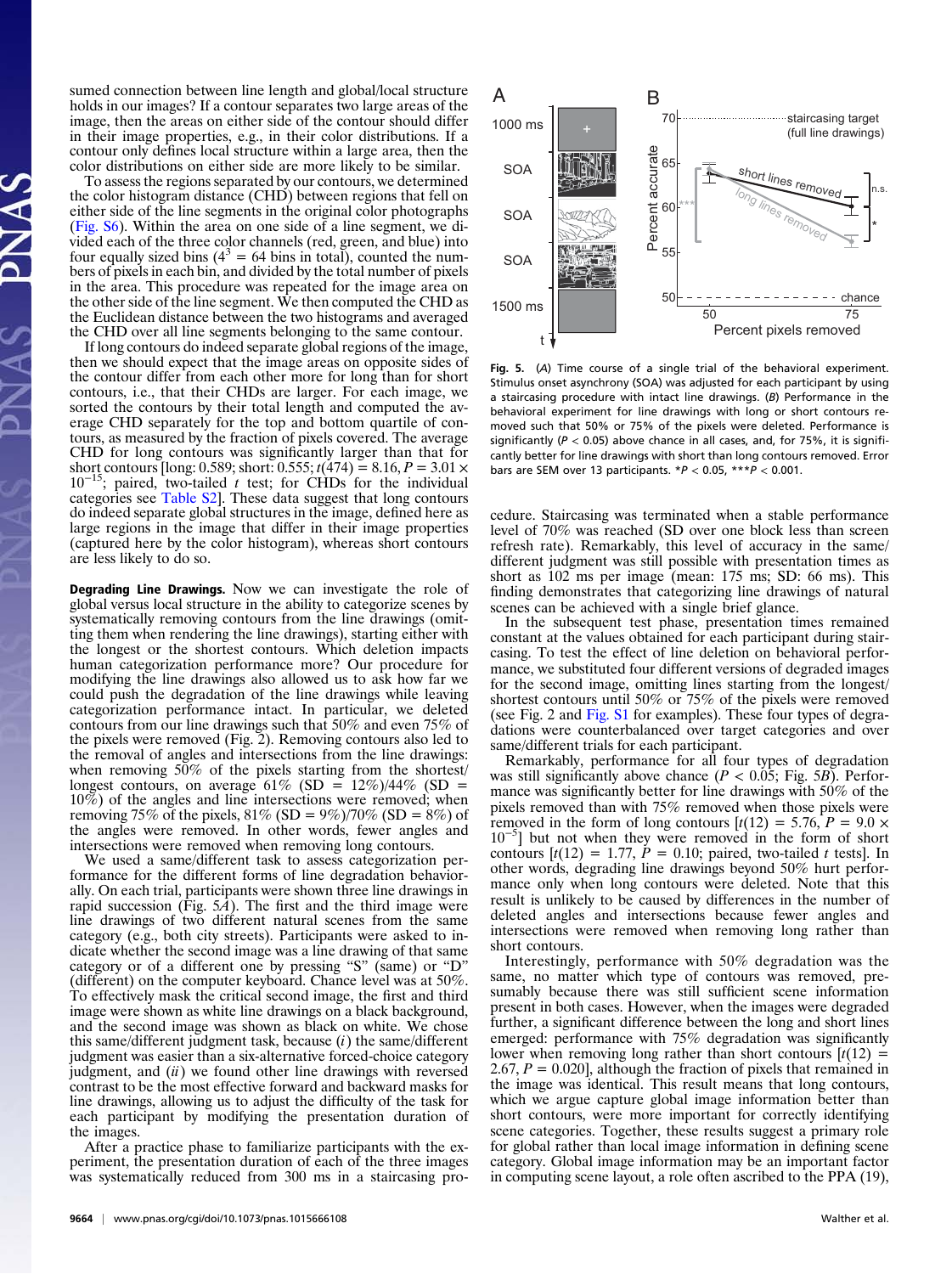which has been heavily implicated in natural scene categorization here and elsewhere  $(12, 27, 28)$ .

To test how these behavioral results relate to the results from decoding scene category from fMRI activity, we compared the patterns of errors in the two experiments ([SI Materials and](http://www.pnas.org/lookup/suppl/doi:10.1073/pnas.1015666108/-/DCSupplemental/pnas.201015666SI.pdf?targetid=nameddest=STXT) [Methods](http://www.pnas.org/lookup/suppl/doi:10.1073/pnas.1015666108/-/DCSupplemental/pnas.201015666SI.pdf?targetid=nameddest=STXT) and [Fig. S7](http://www.pnas.org/lookup/suppl/doi:10.1073/pnas.1015666108/-/DCSupplemental/pnas.201015666SI.pdf?targetid=nameddest=SF7)). The high error correlation with behavior in the PPA ( $r = 0.69$ ,  $P = 0.0043$ ), first established for a sixalternative forced-choice task in ref. 12, strengthens the close link between this area's neural activity and human scene-categorization behavior for the images and categories themselves as opposed to the task being performed.

## Discussion

Artistic expression by means of line drawings pervades most human cultures. Our results show that, despite being drastically reduced versions of natural scenes, line drawings capture the structure of scenes that enables scene categorization. The neural activity elicited by line drawings contains sufficient information to allow for six-way decoding of scene categories along the visual-processing hierarchy, starting from V1 through V4 all the way up to the PPA and RSC. Remarkably, decoding scene categories from the neural activity patterns elicited by line drawings was just as accurate as decoding from activity generated by color photographs.

Successful cross-decoding as well as similar decoding error patterns between color photographs and line drawings suggest that the two image types generate similar category-specific activity. We saw an increase in the correlation of error patterns along the visual hierarchy, starting from low correlation in V1 and  $V2+VP$ , through intermediate but significant correlation in V4, to high correlation in the PPA and RSC. We conclude that the structural information preserved in line drawings is sufficient to generate a strong category-specific representation of natural scene categories that is highly compatible with the one generated by color photographs in the PPA and RSC but is less compatible in early visual areas.

In V1, accuracy of cross-decoding from line drawings to photographs was significantly lower than straight decoding of line drawings. Furthermore, the error patterns recorded in V1 for photographs and line drawings were not correlated significantly, which is compatible with the view that early visual areas allow for the decoding of natural scene categories based on common lowlevel features among the exemplars of a given scene category but that these features differ to some extent between photographs and line drawings. This difference in the robustness of the category representations between V1 and later areas is also compatible with the view that, although scene category may be distinguishable on the basis of low-level V1-like features, these features are not necessarily all used by humans to make such categorizations (12).

Compared with a fully textured and colored photograph, the line drawing of an image is a drastically impoverished version of the picture. Moreover, converting photographs to line drawings alters the spatial-frequency spectrum considerably. However, our behavioral as well as our decoding experiments show that the human ability to categorize natural scenes is robust to the deletion of this information. These results argue against the rich statistical properties of natural scenes as being necessary for quick and accurate scene categorization.

Of course, the brain may still use color, shading, and texture information in photographs to aid in categorizing a scene, but our work suggests that the features preserved in line drawings are not only sufficient for scene categorization but that they are also likely used in categorizing both line drawings and photographs. What could those features be?

We hypothesized that scene structure, which is preserved in line drawings, is important for categorization. Specifically, we predicted that global structure, which we defined as contours that separate large but relatively homogenous regions of the image, would be more important than local structure, because the PPA has been implicated in both scene layout (19) and scene categorization (12, 28) and because good category exemplars appear to have more consistent global scene structure (13). To test this hypothesis, we modified line drawings by selectively removing long or short contours. We found that accuracy of a same/different category judgment was significantly lower when we removed 75% of the pixels from long contours than when we removed the same percentage of pixels from short contours. Thus, it appears that global structure (better captured by long contours) is more important for categorizing scenes from line drawings than local structure (captured in short contours).

In summary, we have found that we can perform six-way decoding of scene category equally well from brain activity generated from line drawings and color photographs in early to intermediate visual areas  $(V1, V2+VP)$ , and V4) as well as in the PPA and RSC. The brain activity in the PPA and RSC for the two kinds of images is particularly compatible, as shown by crossdecoding and the analysis of decoding errors. By systematically degrading the line drawings, we have determined that global structure is likely to play a more prominent role than local structure in determining scene categories from line drawings.

## Materials and Methods

Participants. Ten volunteers (mean age 29.5 y, SD 4.9 y; 6 female) participated in the fMRI experiment, and 13 volunteers (mean age 21.6 y, SD 4.3 y; 11 female) participated in the behavioral experiment. Both experiments were approved by the Institutional Review Board of the University of Illinois. All participants were in good health with no past history of psychiatric or neurological diseases and gave their written informed consent. Participants had normal or corrected-to-normal vision.

Images. Color photographs (CPs) of six categories (beaches, city streets, forests, highways, mountains, and offices) were downloaded from the Worldwide Web via multiple search engines. Workers at the Amazon Mechanical Turk web service were paid to rate the quality of the images as exemplars of their respective category. For the experiments in this article, we only used the 80 highest-rated images for each category. Images with fire or other potentially upsetting content were removed from the experiment (five images total). See Torralbo et al. (13) for details of the image-ratings procedure. All photographs were resized to a resolution of 800  $\times$  600 pixels for the experiment.

Line drawings (LDs) of the photographs were produced by trained artists at the Lotus Hill Research Institute by tracing contours in the color photographs via a custom graphical user interface. The order and coordinates of all line strokes were recorded digitally to allow for later reconstruction of the line drawings at any resolution. For the experiments, line drawings were rendered at a resolution of 800  $\times$  600 pixels by drawing black lines on a white background.

fMRI Experiment. In the fMRI experiments, participants passively viewed blocks of eight images of the same category. Each image was presented for 2 s without a gap. A 12-s fixation interval was inserted before the first block of each run, between blocks, and after the last block. Each run contained six blocks, one for each of the six categories. CPs and LDs were presented in alternating runs, with the order of the image type counterbalanced across participants. The order of blocks within runs as well as the selection and order of images within blocks were randomized for all odd-numbered runs. In evennumbered runs, the block structure of the preceding odd-numbered run was repeated, except that the other image type (CP or LD) was used. Two participants saw 14 runs, the other eight participants saw 16 runs total. Images were presented with a back-projection system at a resolution of 800  $\times$  600 pixels, corresponding to a visual angle of  $23.5^{\circ} \times 17.6^{\circ}$ .

fMRI Data Acquisition. MRI images were recorded on a 3-T Siemens Allegra. Functional images were obtained with a gradient echo, echo-planar sequence (repetition time, 2 s; echo time, 30 ms; flip angle, 90°; matrix, 64  $\times$  64 voxels; field of view, 22 cm; 35 coronal slices, 2.8-mm thick with 0.7-mm gap; inplane resolution, 2.8  $\times$  2.8 mm). We also collected a high-resolution (1.25  $\times$ 1.25  $\times$  1.25 mm voxels) structural scan (MPRAGE; repetition time, 2 s; echo time, 2.22 ms, flip angle, 8°) in each scanning session to assist in registering our echo planar images across sessions.

fMRI Data Analysis. Functional data were registered to a reference volume (45th volume of the eighth run) by using AFNI (29) to compensate for subject motion during the experiment. Data were then normalized to represent percentage signal change with respect to the temporal mean of each run. No other smoothing or normalization steps were performed. Brain volumes corresponding to the blocks of images in each run were extracted from the